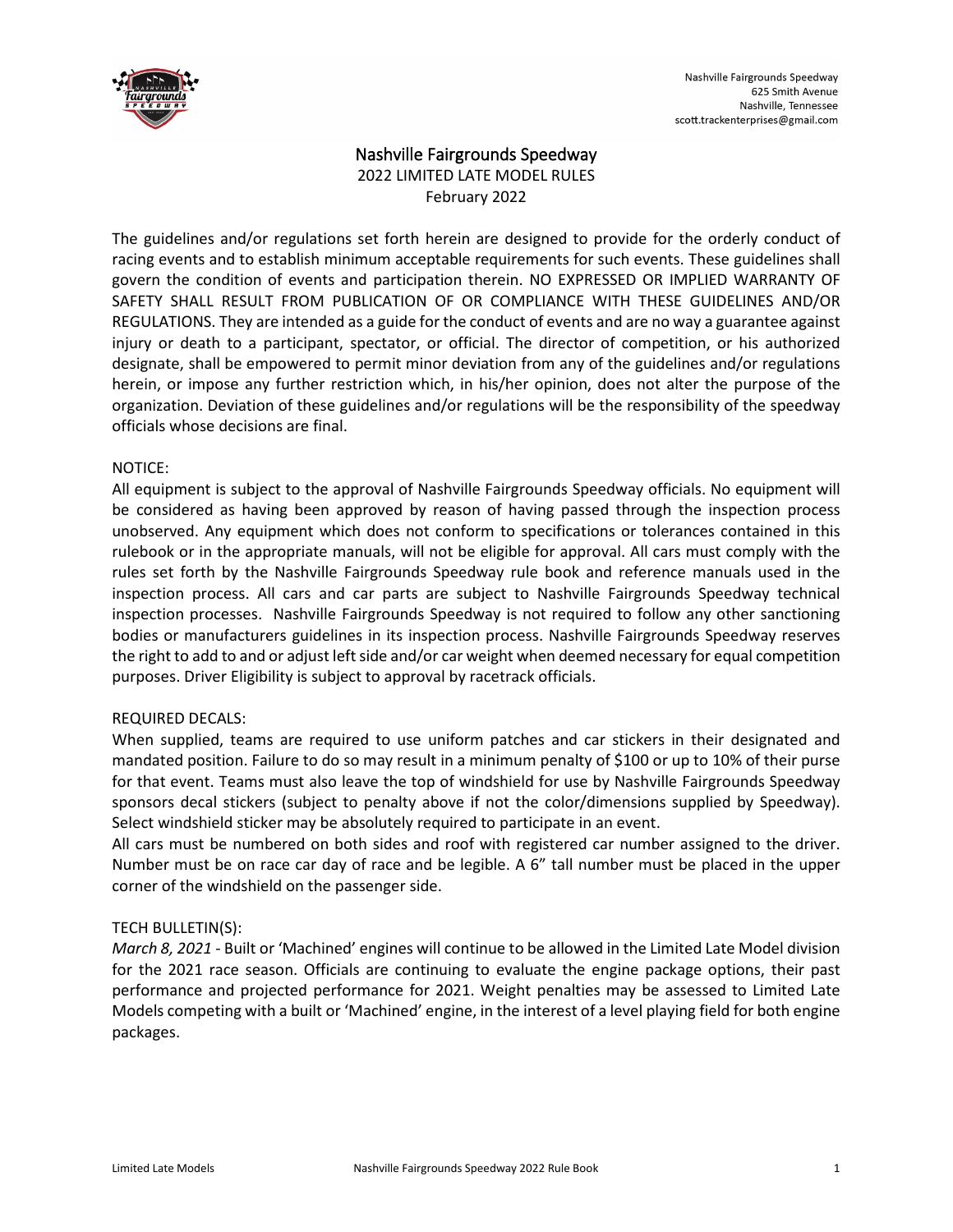

## **SECTION 1 – WEIGHTS:**

- 1) Minimum weight 3100 lbs.
- 2) Maximum left side wight is 55.0 percent.
- 3) Weight box will be permitted and highly recommended. Weight boxes optional, constructed of minimum 3" x 3" x .120 square steel tubing and must be welded completely to frame.
- 4) Management reserves the right to alter, change or adjust weight limits at their option and all additional weight to non-conforming cars.
- 5) No weight may be mounted on, or added to, any moving parts.
- 6) Weight cannot be mounted behind the rear end housing.

## **SECTION 2 – WHEELBASE:**

- 1) Wheelbase: Car must be minimum of  $105'' (+/- ½'')$
- 2) Maximum tread width 65" measurement center to center of tires at spindle height (front and rear)
- 3) May run Camaro clip and cut down cars.

## **SECTION 3A – BUILT ENGINE:**

- 1) Engine must be centered between frame rails.
- 2) Maximum engine set back will be the #1 spark plug (front left plug) even with wedge bolt.
- 3) A minimum of twelve (12) inches from centerline of the crankshaft, in the front of the ground must be maintained.
- 4) Must be of standard factory production with standard external measurements in all respects.
- 5) Ford and Chevy may not exceed 362 cid. Chrysler may not exceed 364.
- 6) Maximum compression of 10.5.1. If compression exceeds max, add 25 lbs. per 0.5 over 10.5.1.
- 7) Cast iron blocks only.
- 8) Flat top pistons only.
- 9) Piston may be flush with block (zero deck heights). Steel connecting rods permitted (must be magnetic). Rods must match engine size (example, 5.700 inches on 350 Chevrolet).
- 10) No remote oil systems or filters. No oil coolers, accu-sumps, dry sump or additional oil lines permitted other than line to oil pressure gauge.
- 11) Standard production type crankshaft only. No altering other than standard grind cleanup.
- 12) Stroke must be stock stroke within 0.010, may not be increased or decreased. (3.48).
- 13) Stock type or any S.F.I. Approved balancers only.
- 14) Fifty-Pound minimum weight on all crankshafts, including timing chain gear.
- 15) The cylinder heads must be cast iron, the intake and exhaust ports must be in the original "as cast" configuration.
- 16) Minimum 62 cc combustion chamber Chevy, Ford 57 cc.
- 17) Mopar products: Maximum 1.624 in exhaust, minimum 1.920 in. intake valves.
- 18) Ford Cleveland: Maximum 1.655 in exhaust, maximum 2.041 in. intake valves.
- 19) Ford Windsor: Maximum 1.546 in exhaust, 1.940 in. intake valves.
- 20) Chevrolet Small Block: Maximum 1.500 in exhaust, 1.940 in. intake valves.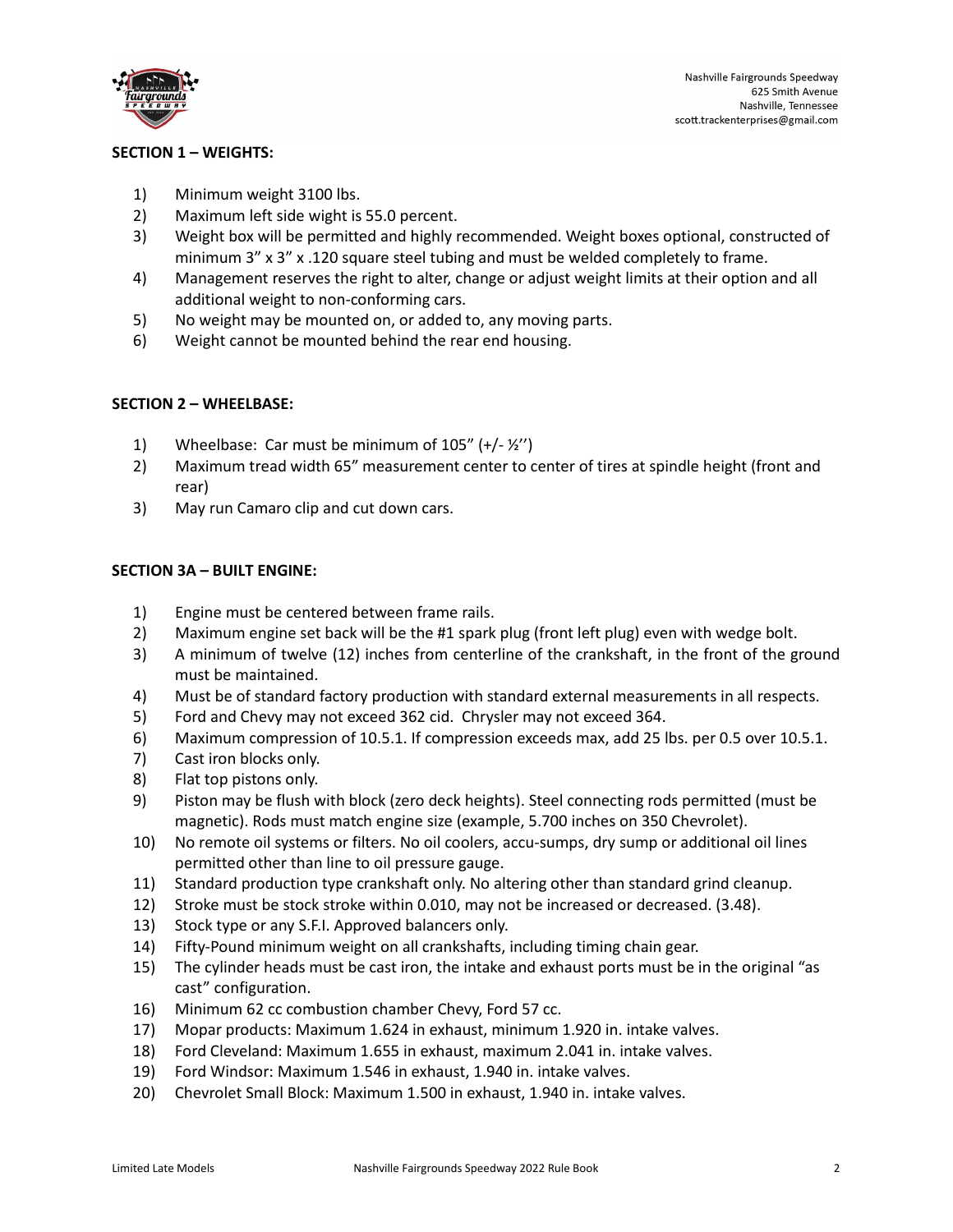

- 21) OEM Cast iron heads only. World Products SR 043610 Stock Replacement Heads allowed. (1.5 / 1.940) ALLOWED. No Dart, angle plug, 461, 461x, 462 or "bowtie" heads allowed.
- 22) 3/8 or 7/16 rocker studs permitted.
- 23) Stock steel valves and in stock location only.
- 24) Stock diameter valve spring with steel retainers only. Chevrolet maximum 1,280.
- 25) No titanium parts. Locks and retainers must be magnetic steel. Guide Plates Permitted
- 26) May run stock 2 bbl or 4 bbl intake, or intake # 14098242, GM marine intake on old type heads or Edelbrock performer # 2101, 2104, or 2116. All must be stock. No porting, polishing of the intake.
- 27) On all engines, only one standard flat gasket may be used between the head and the intake manifold. Maximum gasket thickness .177 inches.
- 28) Any attempt to pull outside air in is not permitted.
- 29) Only hydraulic flat tappet cams and stock hydraulic magnetic lifters allowed.
- 30) Maximum valve lift may not exceed .450 or .300 at lobe. < moved from rule below.
- 31) Camshaft lift checked with solid lifter with zero lash at retainer of valve or determined by cam doctor.
- 32) Lifters must be of stock diameter for engine application.
- 33) No roller rocker arms permitted. No stud girdles. 1.5 Ratio Rocker Arms Only "Cool Nuts permitted/ Polly Locks". Rocker arms must not exceed 1.55 ratio.

## **SECTION 3B – CRATE ENGINE:**

- 1) GM 602 Crate Motor Approved. By GM Yellow Book Guidelines.
- 2) Compression Limit 9.4.1 determined by NFS Whistler.

## **SECTION 4 – CARBURETORS:**

- 1) Built Engines: Holley "Box Stock" #4412 Carburetor required. May Change Jets, power valves and remove choke flap. No HP Carburetors or components permitted.
- 2) Crate Engine: All 602 Crate Motors must run Holley 4150 #80541-1 650 CFM 4 Barrell Carb. Must Remain Box Stock, You may change jets, air bleeders and power valves. Holley 4150 #80541-2 carb is not permitted.
- 3) Crate Engine Carburetor Spacer: 602 Crates Motors CARBURETOR SPACER MAX. Height 1'' aluminum with 1 paper gasket per side not to exceed 0.065 in thickness / open or 4 Hole Type or tapered allowed.
- 4) Built Engine Carburetor Spacer: Maximum of 1" aluminum with 2 holes not to exceed over 1.690 at the top may be tapered with 1 paper gasket per side not to exceed 0.065 in thickness.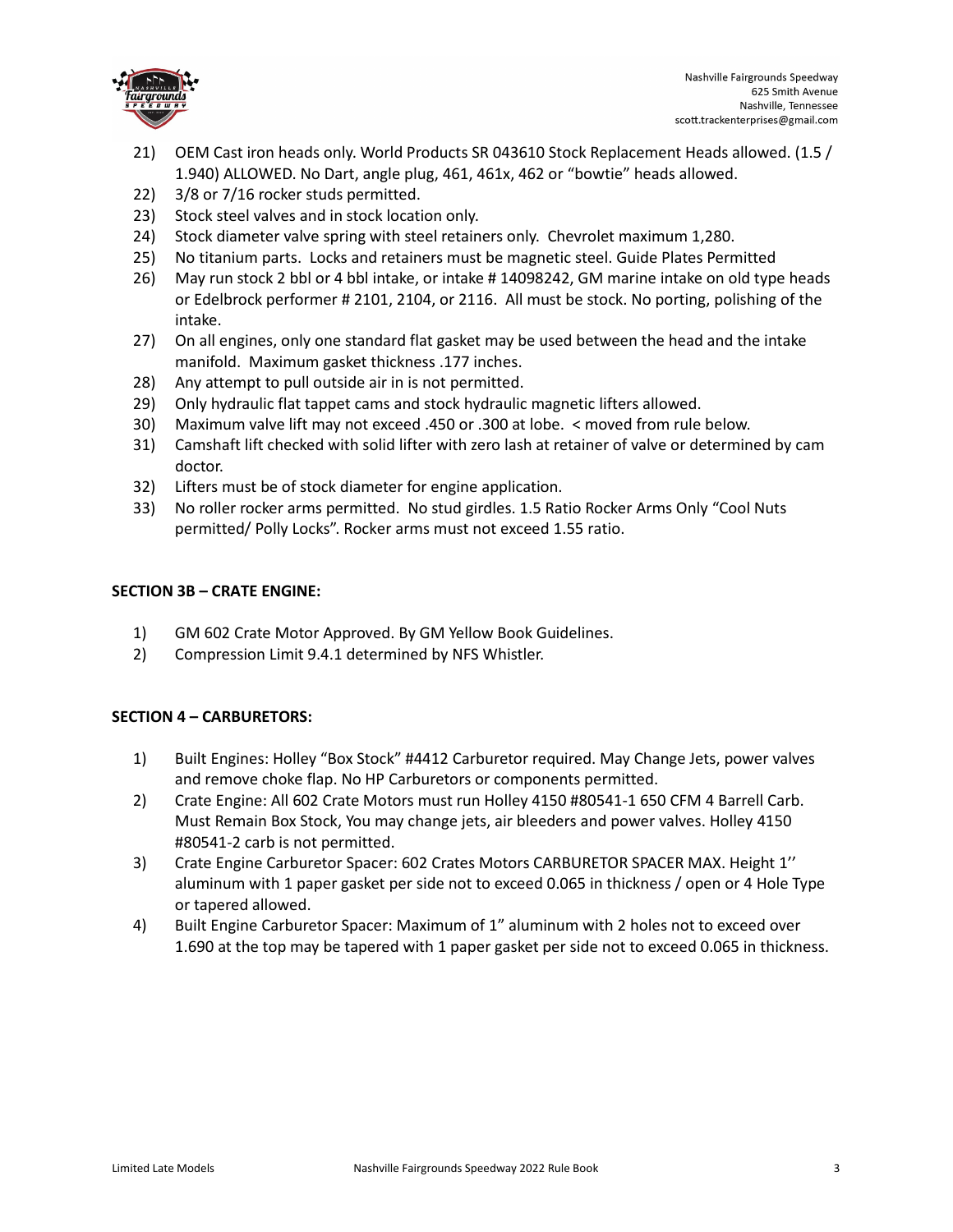

## **SECTION 5 – EXHAUST:**

- 1) A muffler must be used and installed in a configuration that will suppress exhaust noise to a maximum of 99db's at 100 feet. The track will conduct random testing of exhaust noise, a penalty of 10lb's for every point above 99db's will be enforced. Any car that is consistently tested above 99db's will receive additional penalties up to and including disqualification.
- 2) Economy 1 5/8" headers with no steps, allowed with a 3" collector that exits under car past driver.
- 3) Under the bottom headers ONLY. No 180 Degree Headers.
- 4) No alterations of any type, except external modifications for clearance purposes only.
- 5) Will be permitted a 5/16 header flange max with no spacer of any kind between the head of flange.
- 6) Mufflers are required. Muffler must be fully functional. Mufflers will be required at all race events, including Track Rental, Open Practice and Race Day. No Schoenfeld Shorties, NO EXCEPTIONS.
- 7) May raise or remove section of floor pan on right side of car for clearance to install large style mufflers (ex. Brzezinski/Howe). Must box or replace floor pan with 22-gauge steel sheet metal only.

### **SECTION 6 – BODY:**

- 1) Minimum of Four (4) hood pins required
- 2) No open hood scoops, hood must be sealed at windshield.
- 3) Rear spoiler must be mounted on the trailing edge of deck lid.
- 4) Spoiler may not exceed six (6) inches in total height. Must be single plane only. Max. width 60"
- 5) Spoiler must measure MAX 43" from ground to top of spoiler.
- 6) Front windshields mandatory. Recommended is 1/8" Lexan with a minimum of two (2) center braces required at a stock angle.
- 7) New AR Bodies / 5 STAR Bodies, new GEN 6 5 Star body allowed.
- 8) Any Body must be approved by NFS Tech Official. ABC and conventional bodies are legal. No wedge bodies, no down force bodies allowed.
- 9) Min. Roof Height will be 47"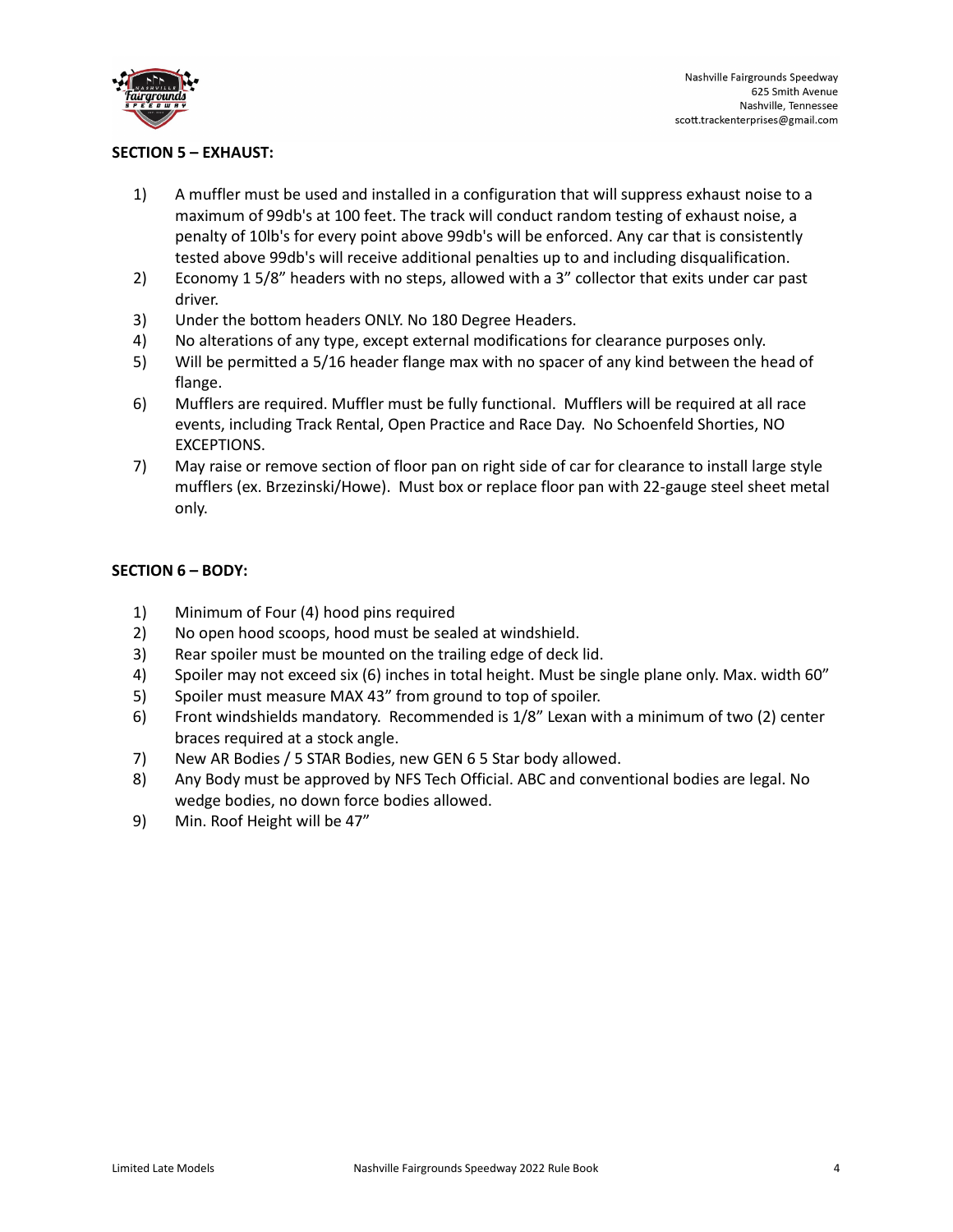

## **SECTION 7 – FUEL SYSTEM:**

- 1) Racing fuel cells are mandatory, bladder type cells are highly recommended.
- 2) Maximum 22-gallon cells.
- 3) Working fuel cell flapper valve is required. Fuel cap must be tethered.
- 4) Loop bar mandatory behind fuel cell.
- 5) Two (2) sections of box tubing may also tie the rear frame rails together and act as a fuel cell mount.
- 6) Fuel cells must be in trunk compartment, equal distance between frame rails and centerline of car.
- 7) Bottom of fuel cell container must have a minimum ground clearance of 8".
- 8) Stock type mechanical fuel pump only, in stock location. No electric fuel pumps allowed.
- 9) No additional fuel reservoir, pressure equalizing systems, or fuel cooling devices allowed.

### **SECTION 8 – IGNITION:**

1) Stock HEI Ignition only. No MSD pickups or modules. No MSD distributors. Soft touch rev limiter allowed.

### **SECTION 9 – BRAKES:**

- 1) Aftermarket hanging pedals allowed.
- 2) Must have functional brakes on all 4 wheels at all times.
- 3) Brake pad material optional.
- 4) Four wheel disc brakes allowed.
- 5) Brake bias devices allowed
- 6) GM Style Single piston calipers, Steel or Alum.

### **SECTION 10 – STEERING:**

- 1) Conventional steering systems only consisting of stock style steering box are the only type allowed.
- 2) Steering systems either manual or power.
- 3) Quick release hubs recommended.
- 4) Steering ratio may be changed only within steering gear box.
- 5) Tie rods & all steering components must be steel. Aluminum Idler arms okay.

### **SECTION 11 – SPINDLES & HUBS:**

1) Large diameter wheel studs acceptable.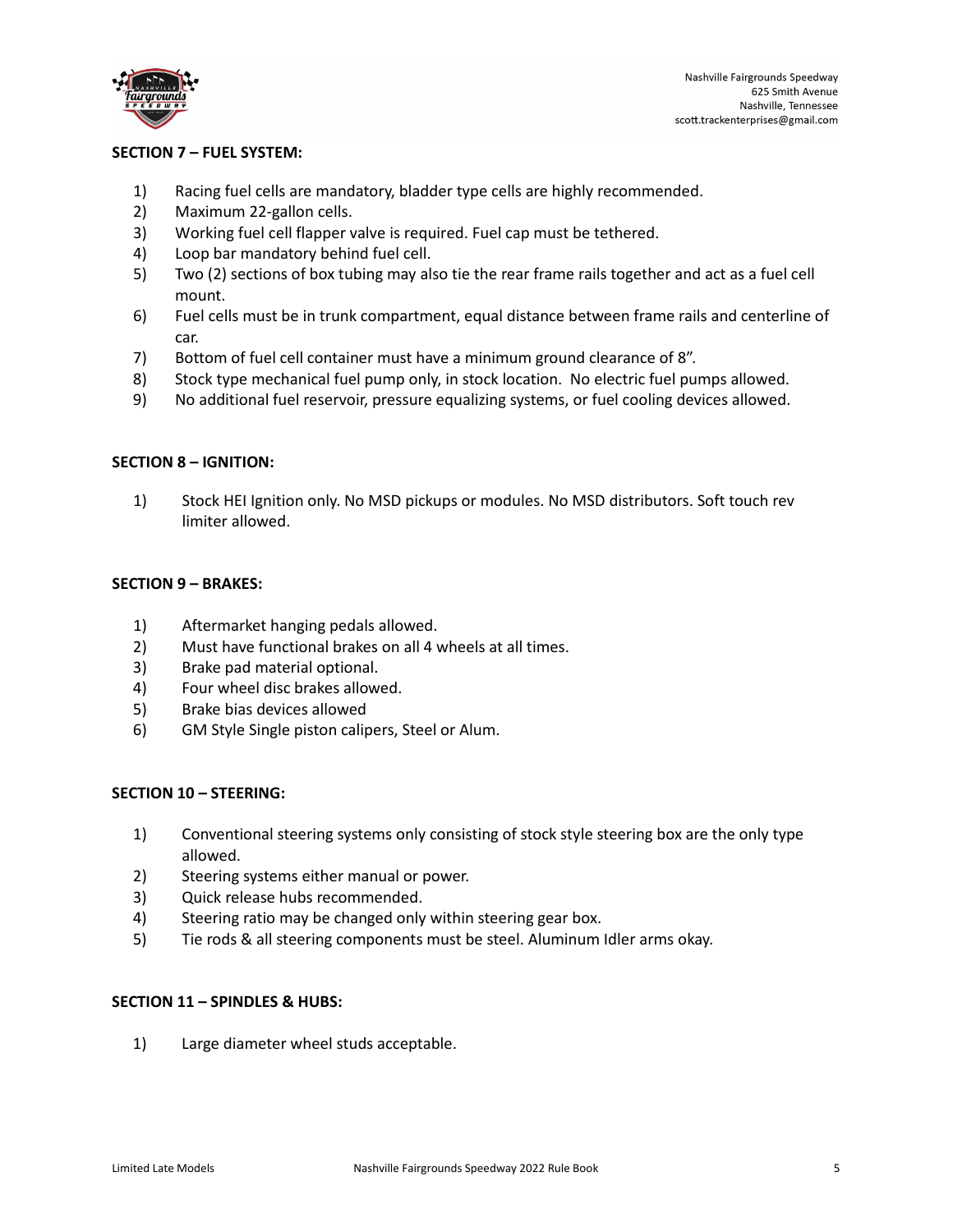

## **SECTION 12 – TRANSMISSION/CLUTCH:**

Transmission/Clutch options:

- 1) Manual cast iron case OEM with all gears operable. (3 speeds only)
- 2) No 4 or 5-speed transmissions. NO AUTOMATICS
- 3) No internal modifications or gear reductions are allowed.
- 4) Must run 14" stock steel 153 tooth flywheel, minimum weight 13.5 lbs. with bolts. Pressure plate and clutch must be 10.5", stock configuration, clutch disc consisting of solid disk or six ridged friction pads minimum.
- 5) Cars must provide inspection holes for clutch.
- 6) Blow proof bell housing mandatory.

### **SECTION 13 – GROUND CLEARANCE:**

- 1) Dragging exhaust systems will result in immediate black flag.
- 2) All Cars will have a minimum of 4" frame height clearance, checked on the pad with the driver in the car. This will include all post-race tech.

#### **SECTION 14 – REAR END :**

- 1) Aftermarket racing axles are recommended.
- 2) Quick Change or 9'' with wide 5 or Small 5 hubs.
- 3) Only Spool or Detroit Locker allowed. NO GLYCINE OR TRACK STAR, OR SIMILAR ALLOWED. NO EXCEPTIONS.

### **SECTION 15 – CHASSIS:**

- 1) All cages must be style as set forth in the rulebook and approved for workmanship and design.
- 2) NO X Bar in Right Side Door Bars MIN. of 3 Door Bars (4 Recommended).
- 3) Car must have four-point roll cage with diagonal bar behind driver.
- 4) Top of roll cage may extend to rear frame behind fuel cell. All cars may be allowed front and rear hoop bars.
- 5) All roll bar tubing must be 1 % inch .90 diameter. Gussets required in left door bars.
- 6) Must be "0" Zero Offset.
- 7) No Under slung Frames